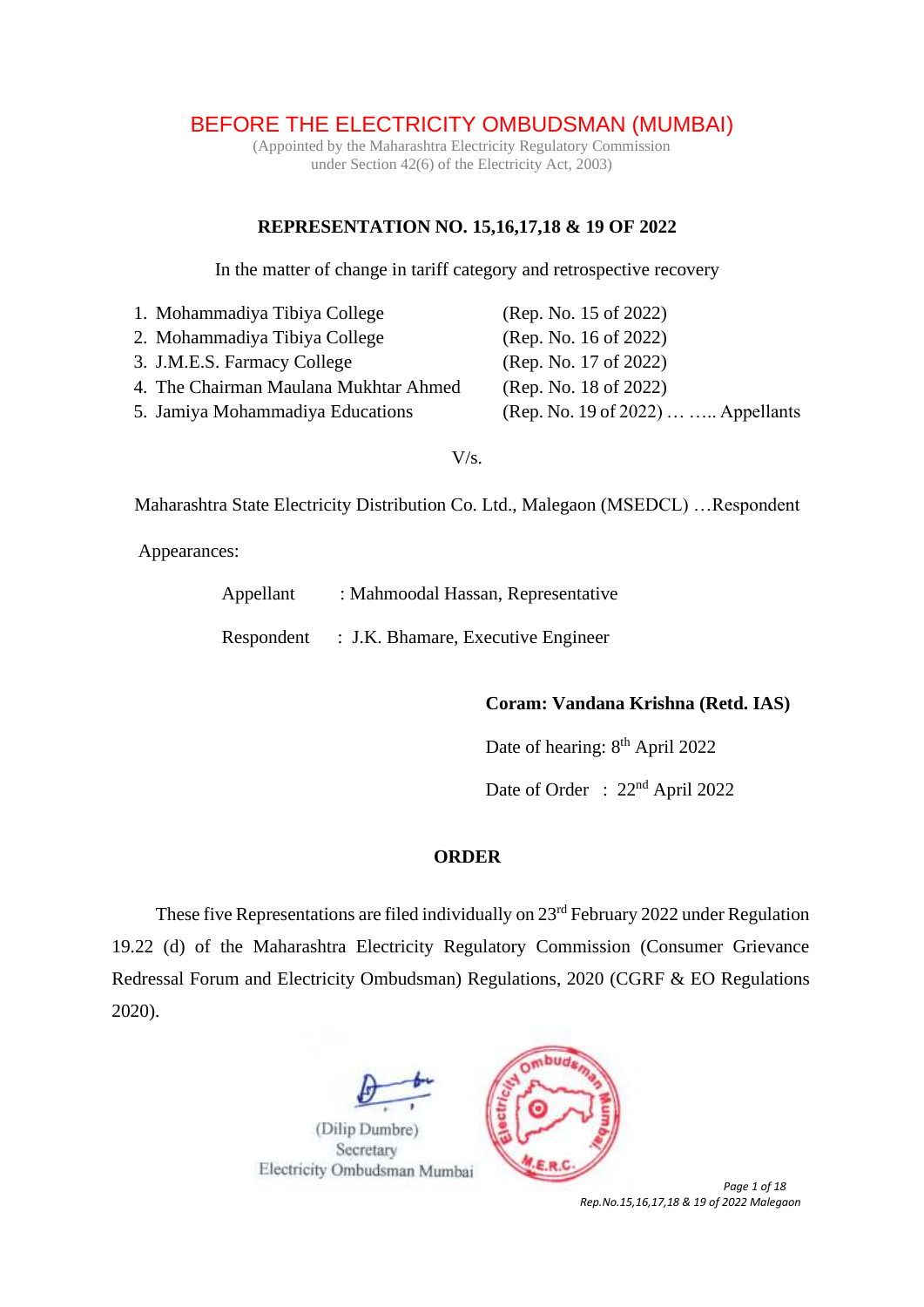#### **Preamble**

The Appellants had initially filed the grievances in Consumer Grievance Redressal Forum Nashik (the Forum) on 17.11.2021. However, the Forum not being operational due to vacancy of Chairperson and Independent Member, the grievances could not be heard for more than 60 days. The Appellants, therefore, filed these Representations individually under Regulation 19.22 (d) of CGRF & EO Regulations 2020.

2. The Appellants have filed these five representations individually. Since the cases are represented jointly, the issues being common, the Respondent being same, and all submissions and arguments being common, these five Representations are clubbed together for the purpose of this order.

3. The Appellants stated in their individual Representations which are taken in brief as under: -

(i) The details of Appellants are tabulated as below**: -**

| Rep. No. | Consumer No. | <b>Name of Consumer</b>                             | Date of<br><b>Connection</b> | Address as per bill                                                                 | <b>Purpose</b>                                           | <b>Sanctioned</b><br>Load(KW) |
|----------|--------------|-----------------------------------------------------|------------------------------|-------------------------------------------------------------------------------------|----------------------------------------------------------|-------------------------------|
| 15/2022  | 065748000261 | Mohammadiya Tibiya<br>College                       | 15.05.1990                   | Chadanpuri                                                                          | Ayurvedic College                                        | 5 HP                          |
| 16/2022  | 065748004542 | Mohammdiya Tibiya<br>College Assuyan H              | 24.04.2001                   | Gut No. 638, Chadanpuri                                                             | Hospital (Paralysis,<br>dialysis etc.)                   | 15                            |
| 17/2022  | 065740010837 | <b>JMES</b> , Farmacy<br>College (Arshad<br>Muktar) | 20.04.2017                   | Gut No. 635, at Mansoora,<br>Chadanpuri                                             | School                                                   | 9.8                           |
| 18/2022  | 065740006333 | The Chairman Maulana<br>Mukhtar Ahmd                | 23.04.2012                   | Gut No. 632,633,634,635/A,<br>635/B.636/557, Nadvi<br>Technical Campus, Chandanpuri | <b>Engineering College</b>                               | 29.84                         |
| 19/2022  | 065748000202 | The Jamiya<br>Mohammadiya<br>Education              | 02.12.1987                   | Chadanpuri                                                                          | Common Water Pump<br>& Lighting Load of Trust<br>Complex | 5                             |

Table 1: -





 *Page 2 of 18 Rep.No.15,16,17,18 & 19 of 2022 Malegaon*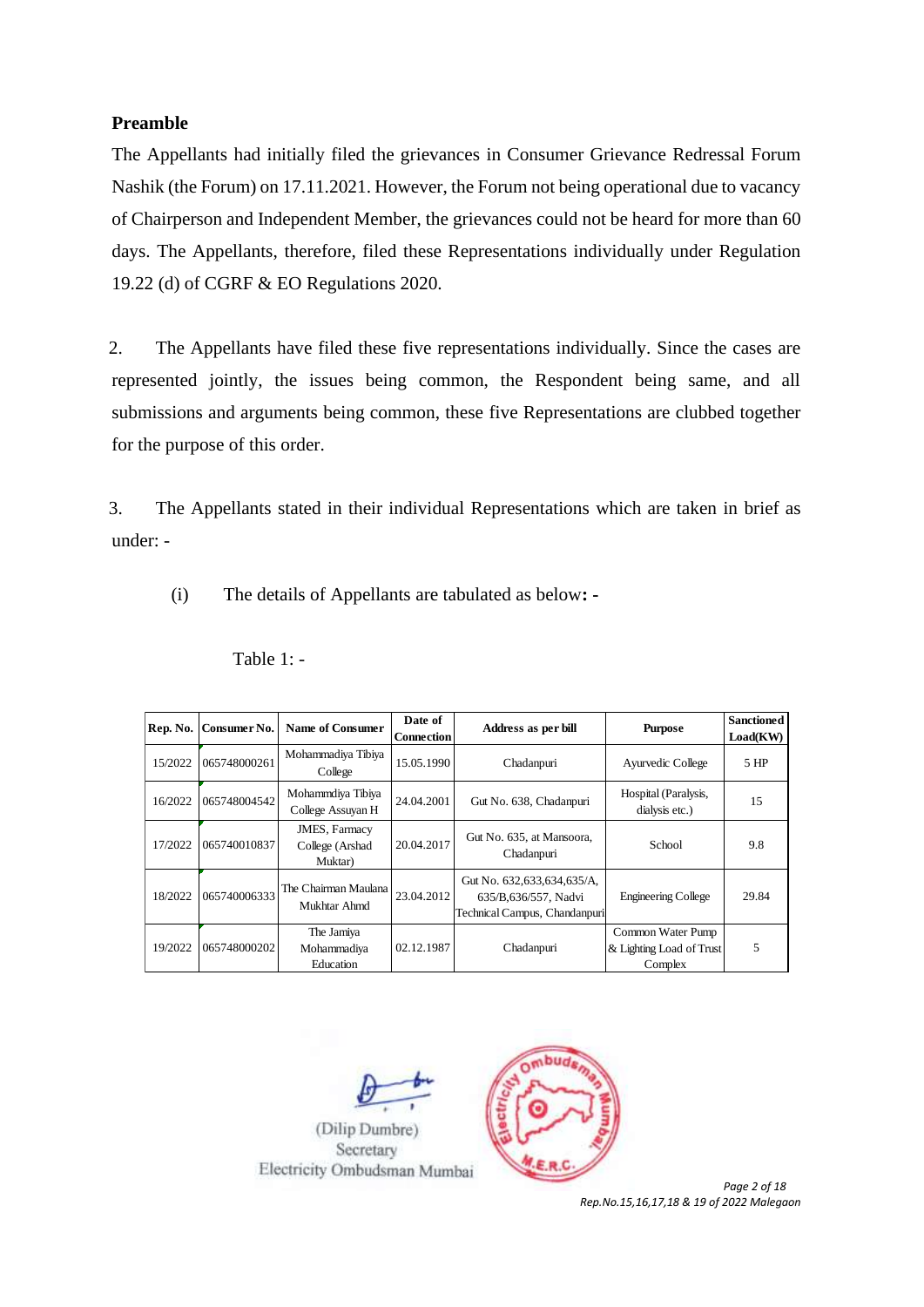(ii) The Appellants stated the information/irregularities noted in some of the Representations which are summarised as below: -

#### **(a) Rep. No. 15 of 2022 (Cons. No. 065748000261):**

- ➢ The Appellant was billed with LT: 37.10 Tariff Code (Industrial) till July 2015. Then, it was changed to LT: 73.07 Tariff Code in Aug. 2015 for single month.
- ➢ It was again changed to LT: 17.07 Tariff Code from Sep. 2015 to Jun. 2021.
- ➢ It was further changed to LT: 73.52 Tariff Code (Public Services - Others) from Jul.2021 onward.
- ➢ All these changes in Tariff Codes were done without any application.
- ➢ The meter installed in the premises is same and working with progressive readings. However, the billing staff has changed the Meter Codes and Serial Numbers in some months and afterwards it is reverted. The Appellant questioned the intention of Billing Staff for such changes.

### **(b) Rep. No. 16 of 2022 (Cons. No. 065748004542):**

- ➢ The Appellant was billed with LT: 37.10 Tariff Code (Industrial) till July 2015. Then, it was changed to LT: 73.07 Tariff Code only for Aug. 2015 for single month.
- ➢ It was again changed to LT: 17.07 Tariff Code from Sep. 2015 to Jul. 2021.
- ➢ It was further changed to LT: 73.02 Tariff Code from Aug. 2021 onward.





 *Page 3 of 18 Rep.No.15,16,17,18 & 19 of 2022 Malegaon*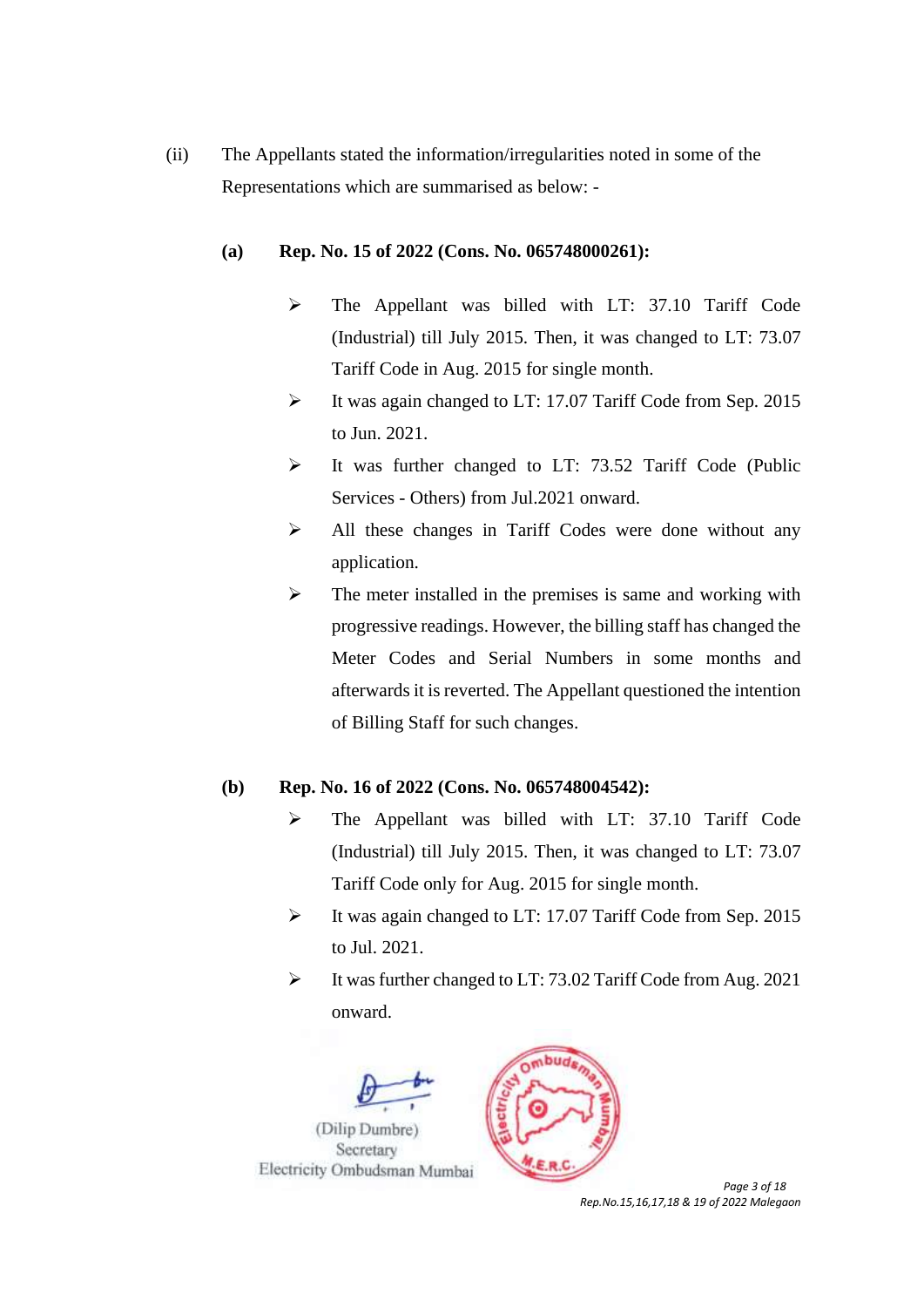- ➢ All these Tariff Code changes were done without any application.
- ➢ In the year 2015, the Respondent issued 'Tariff Rate Difference Bill' of Rs.1,31,000/-. When the Appellant has highlighted that it has paid higher rate of tariff category, it was revised further in the year 2018.
- $\triangleright$  It is seen that billing staff is misguiding the Officials of the Respondent.

## **(c) Rep. No. 17 of 2022 (Cons. No. 065740010837):**

- ➢ The Appellant was billed with LT: 17.06 Tariff Code from the April 2017 to June 2021 as per CPL Report.
- ➢ It was further changed to LT: 73.52 Tariff Code from Jul. 2021 onward.
- ➢ All these Tariff Code changes were done by the Respondent without any application.

# **(d) Rep. No. 18 of 2022 (Cons. No. 065740006333) :**

- ➢ The Appellant was billed with commercial tariff category from the year 2012 to June 2018 as per CPL Report.
- ➢ It was changed to LT: 18.07 Tariff Code from Jul. 2018 to Jun. 2021.
- ➢ It was further changed to LT: 88.52 Tariff Code from Jul. 2021 onward.
- ➢ All these Tariff Code changes were done by the Respondent without any application.

mbud

### **(e) Rep. No. 19 of 2022 (Cons. No. 065748000202):**





*Rep.No.15,16,17,18 & 19 of 2022 Malegaon*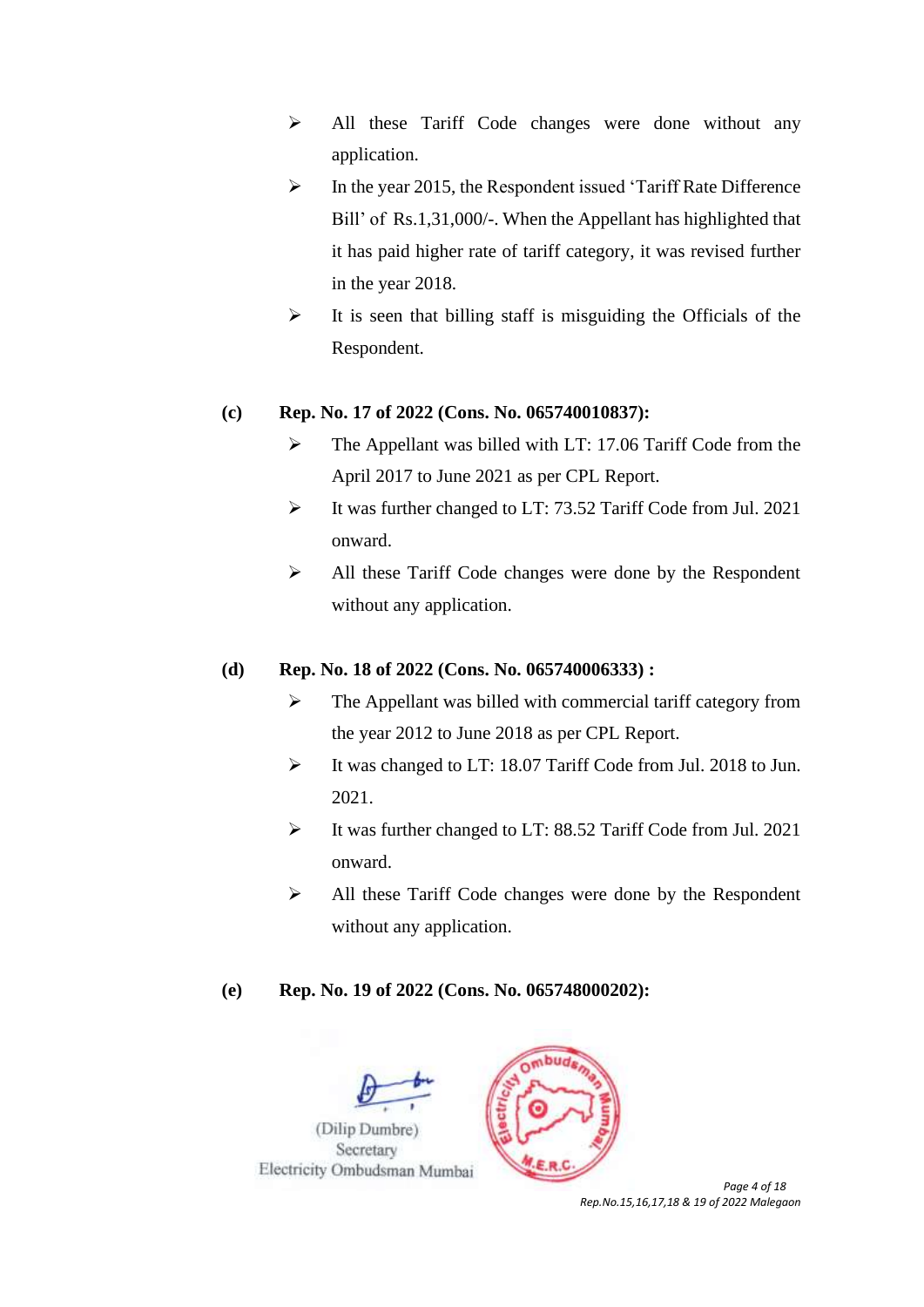- ➢ The Appellant was billed with LT: 37.10 Tariff Code (Industrial) till July 2015. Then, it was changed to LT: 73.07 Tariff Code in Aug. 2015 for single month.
- ➢ It was changed to LT: 17.07 Tariff Code from Sep. 2015 to Jul. 2021.
- ➢ It was further changed to LT: 73.52 Tariff Code from Aug. 2021 onward.
- ➢ All these Tariff Code changes were done without any application.
- $\triangleright$  It is seen that billing staff is misguiding the Respondent.

From the above information, the Appellants state that the change in Tariff Categories were done by the Respondent unilaterally without any applications. Hence, there is no *locus standi* for recovery of tariff difference and hence requested to cancel the recovery. However, there was no response from the Respondent and Appellants were compelled to file these grievances.

- (iii) The Appellants initially filed their grievance applications with IGRC in Oct. 2021. However, the Respondent informed them to apply their complaints online in the portal of Internal Complaint Redressal System (ICRS) of the Respondent. The Appellants registered their complaints online on 31.10.2021. The ICRS did not provide any remedy.
- (iv) Thereafter, the Appellants approached the Forum on 17.11.2021. The Respondent disconnected the power supply of the Appellants when the applications were pending with the Forum. The Forum was not functioning, however, the Technical Member/ Secretary of the Forum by its letter dated 26.11.2021 has directed the Appellants to pay 50 % amount of assessed bill.





 *Page 5 of 18 Rep.No.15,16,17,18 & 19 of 2022 Malegaon*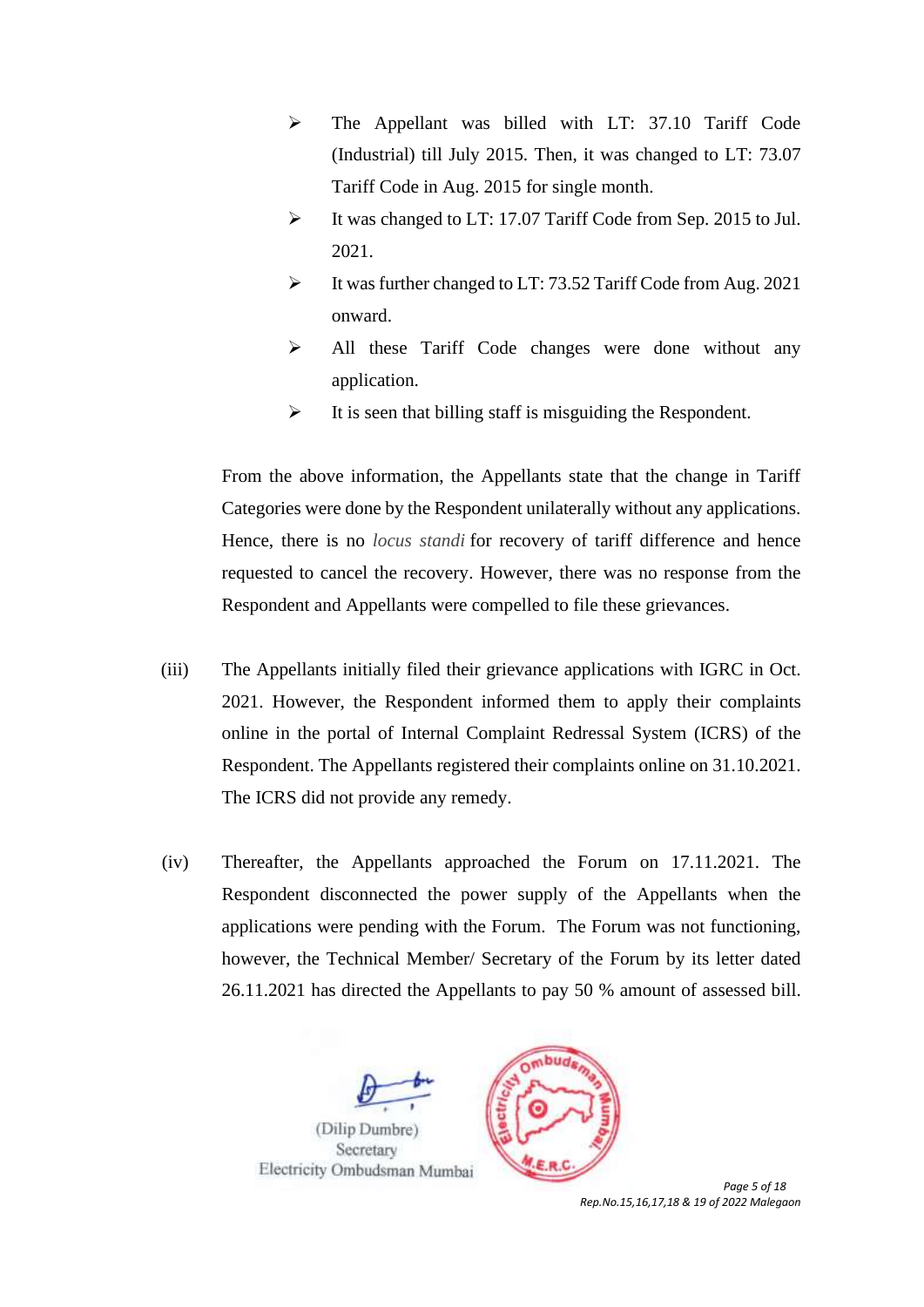After payment of 50 % amount, the Respondent has to reconnect the supply and not to disconnect the supply till the grievance is decided on merit. Accordingly, the Appellants paid 50 % amount and the Respondent restored the supply of all these representations.

- (v) No remedy was provided by the Forum within time frame prescribed in Grievance Redressal Mechanism, hence, the Appellants filed this Representation under Regulation 19.22 (d) of CGRF & EO Regulations 2020.
- (vi) There is no appropriate reason /document for assessment of tariff difference with retrospective effect for about 43 to 56 months.
- (vii) Hence, the Appellants pray that outstanding dues towards tariff difference be quashed totally. If the recoveries are to be done as per rule, the same be recovered from the concerned staff of the Respondent who were involved for malpractices for changing tariff code without any applications.

4. The Respondent, by letters dated 30.03.2022 has submitted reply individually which are taken in brief as below:-

- (i) The details of all these five Appellants submitted by the Respondent is already captured in Table 1 of Para 3(i) of the order.
- (ii) All these five Appellants are owned and managed by the Trust known as Maulana Mukhtar Ahmad Nadvi Trust.
- (iii) The Flying Squad of Nashik (R) of the Respondent has carried out detailed inspection of the Appellants in July 2021. During inspection, it was observed that all these five electric connections are for educational institutions and hospital in the common premises of the Maulana Mukhtar Ahmad Nadvi Trust. The tariff categories of the Appellants were changed as per Inspection Report





 *Page 6 of 18 Rep.No.15,16,17,18 & 19 of 2022 Malegaon*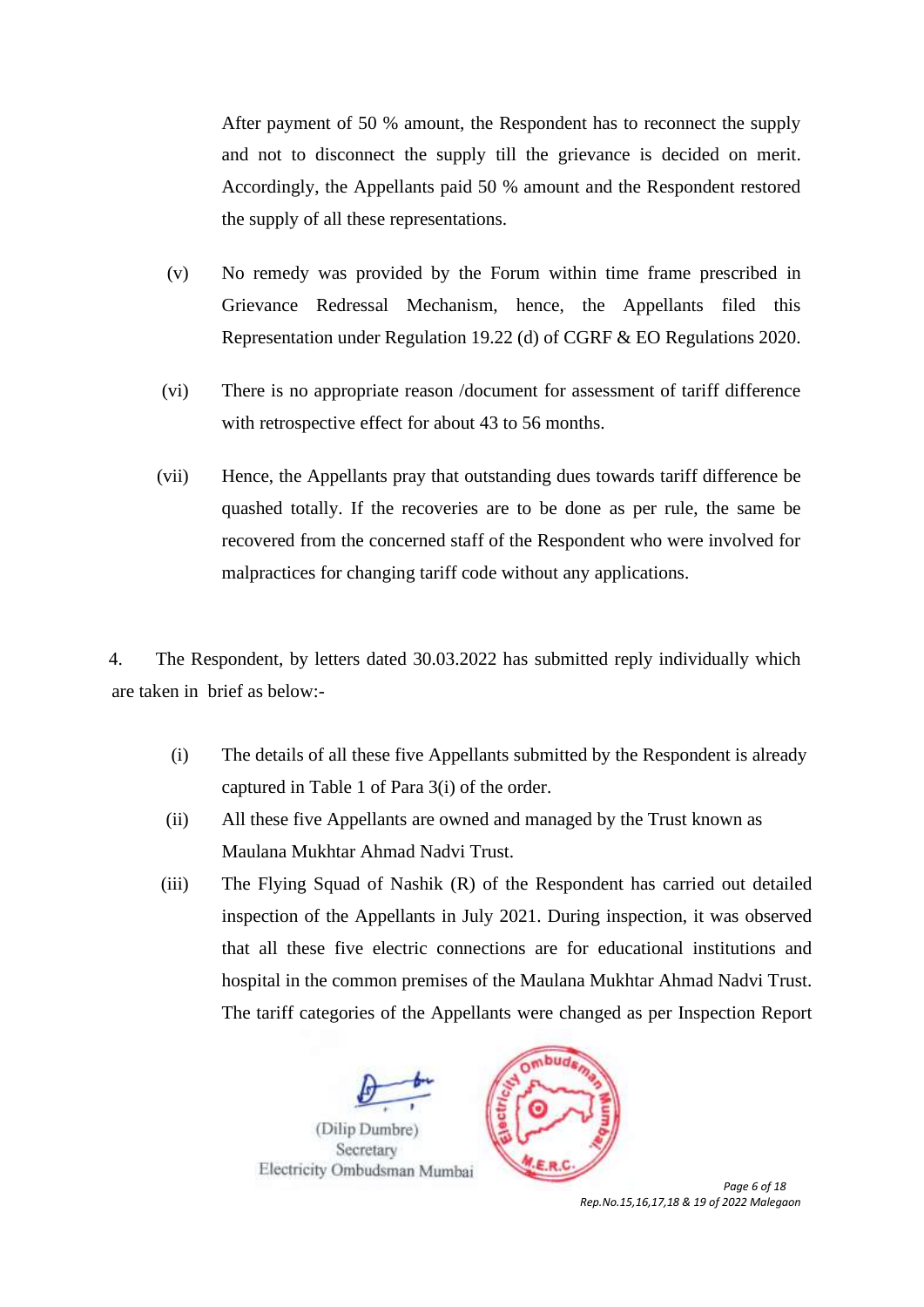of Flying Squad. The assessment was carried out retrospectively towards tariff difference from LT VII (A): Public Services (LT-Government Educational Institutions and Hospitals) to LT VII (B): LT-Public Services-Others and the supplementary bills were issued to the Appellants. The Flying Squad checking, and Assessment is tabulated as below.

Table 2 : Flying Squad Checking and Assessment Details

| Rep. No.                                   | 15/2022                                                                           | 16/2022                                   | 17/2022                                           | 18/2022                                    | 19/2022                                                               |  |
|--------------------------------------------|-----------------------------------------------------------------------------------|-------------------------------------------|---------------------------------------------------|--------------------------------------------|-----------------------------------------------------------------------|--|
| Consumer No.                               | 065748000261                                                                      | 065748004542                              | 065740010837                                      | 065740006333065748000202                   |                                                                       |  |
| Name of<br>Consumer                        | Mohammadiya<br>Tibiya College                                                     | Mohammdiya<br>Tibiya College<br>Assuyan H | JMES,<br>Farmacy<br>College<br>(Arshad<br>Muktar) | The Chairman<br>Maulana<br>Mukhtar<br>Ahmd | The Jamiya<br>Mohammadiy<br>a Education                               |  |
| <b>Purpose</b>                             | Aurvedic College                                                                  | Hospital<br>(Paralysis, dialasis<br>etc.) | School                                            | Engineering Co                             | Common<br><b>Water Pump</b><br>& Lighting<br>Load of Trust<br>Complex |  |
| Date of Flying<br>Squad<br><b>Checking</b> | 06.07.2021                                                                        | 06.07.2021                                | 14.07.2021                                        | 14.07.2021                                 | 13.07.2021                                                            |  |
| <b>Sanctioned</b><br>Load(KW)              | 5 HP                                                                              | 15                                        | 9.8                                               | 29.84                                      | 5                                                                     |  |
| <b>Tariff</b><br>Category<br>billed        | LT VII(A): Public Services : LT Government Educational Institutions and Hospitals |                                           |                                                   |                                            |                                                                       |  |
| <b>Tariff</b><br>Category to<br>be billed  | LT VII(B): LT Public Sevices-Others                                               |                                           |                                                   |                                            |                                                                       |  |
| <b>Assessment</b>                          | Dec 2016 to Jun                                                                   | Dec 2016 to July                          | April 2017 to                                     | Dec 2016 to                                | Dec 2017 to                                                           |  |
| <b>Period</b>                              | 2021                                                                              | Jun 2021<br>2021                          |                                                   | June 2021                                  | June 2021                                                             |  |
| <b>Total Months</b>                        | 55                                                                                | 56                                        | 51                                                | 55                                         | 43                                                                    |  |
| <b>Assessment</b><br>Amount (Rs.)          | 35595.43<br>242606.16                                                             |                                           | 199654.25                                         | 513171.21                                  | 317274.20                                                             |  |





 *Page 7 of 18 Rep.No.15,16,17,18 & 19 of 2022 Malegaon*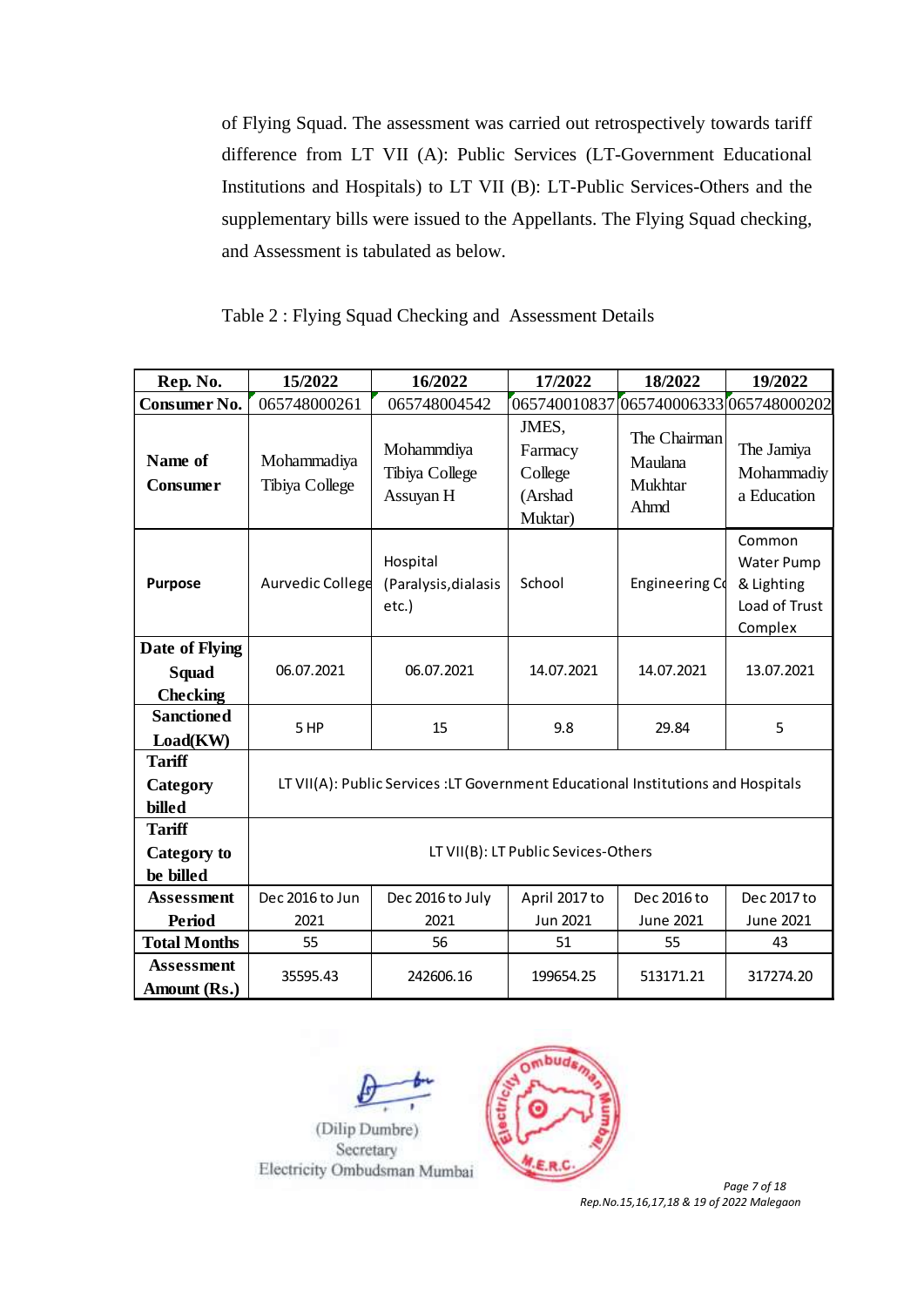- (iv) The Appellants approached the Forum on 17.11.2021. The Technical Member/ Secretary of the Forum, by letter dated 26.11.2021 has directed the Appellants to pay 50 % amount of assessed bill and directed the Respondent not to disconnect the supply of the Appellants till the grievance was decided on merit. Accordingly, the Appellants paid 50 % amount of assessed bill.
- (v) In view of above, the Respondents pray that the Representations of the Appellants be rejected.

5. Hearing was held on 08.04.2022 through video conferencing. The Appellants argued in line with their written submissions. The Appellants stated that the five Representations comprises of educational institutions like school & colleges and hospital which is owned and managed by Maulana Mukhtar Ahmad Nadvi Trust. All of them are on the same premises owned by the Trust which admeasures about 50 acres. A map of this campus is also kept on record. Initially, these five consumers were given Industrial tariff category. However, the Respondent unilaterally changed the tariff category of these five consumers. In the instance of Representation No. 18/2022, the Respondent changed the tariff category from Industrial to Commercial up to June 2018 and then changed to Public Services. The Appellants further argued that the change in Tariff Categories were done by the Respondent unilaterally without any applications. Apart from this, the meter numbers and meter codes were also changed despite the meter being the same which was then reverted after some intervals. The Appellant argued that in the year 2015, the Respondent issued 'Tariff Rate Difference Bill' of Rs.1,31,000/- in Rep.16 of 2022. When it was pointed out that the Appellant paid bill of Commercial tariff category of higher rate, then it was revised, and credit bill was given in the year 2018. This shows the working of the Respondent. There is no transparency in calculations of supplementary bills. The Appellants further argued that the Respondent changed the tariff codes in the five Representations several times which are already captured





 *Page 8 of 18 Rep.No.15,16,17,18 & 19 of 2022 Malegaon*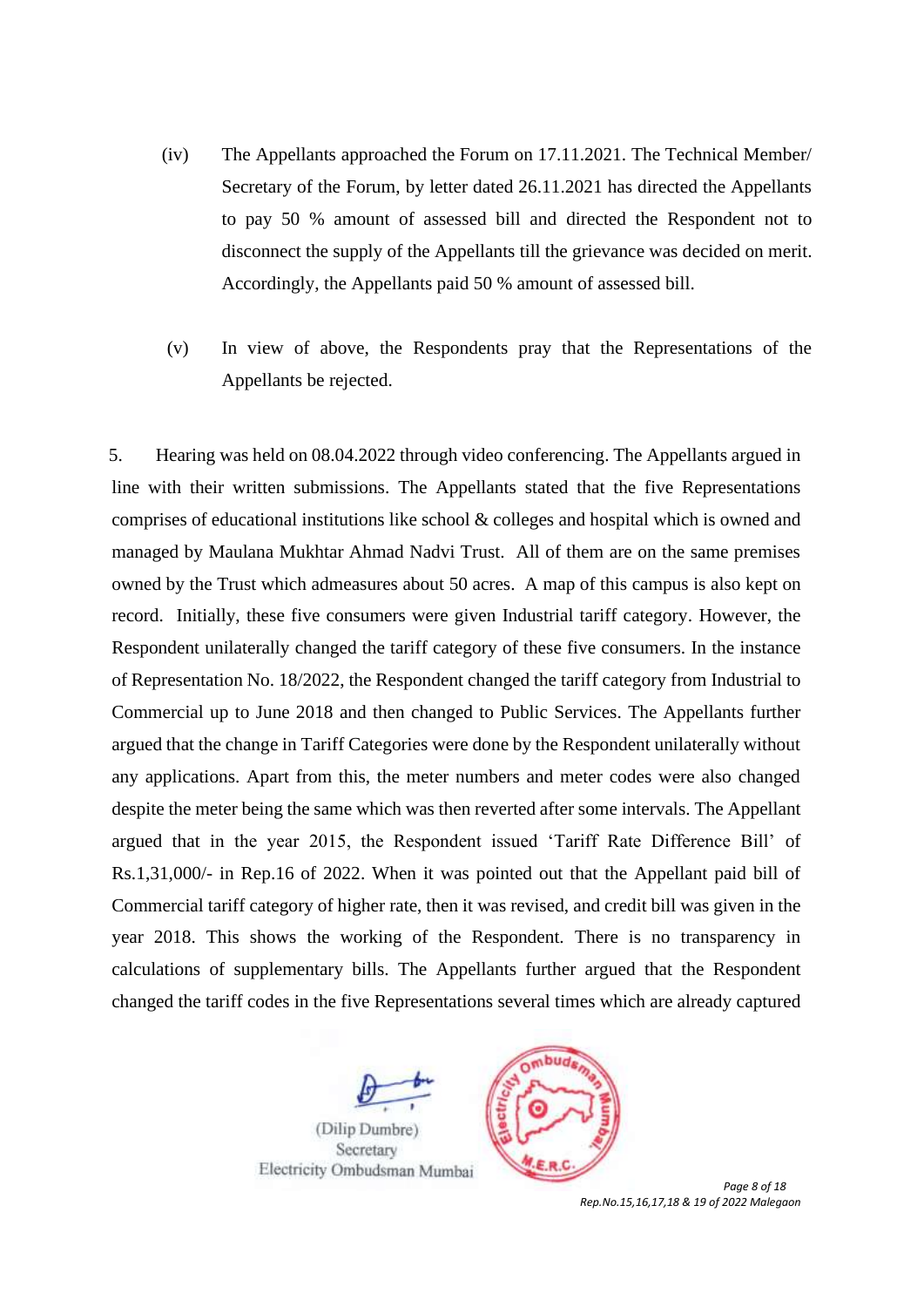in the written submission, hence not repeated here. There is no appropriate reason for assessment of tariff difference with retrospective effect for the period of 43 to 56 months. Hence, the Appellants pray that outstanding dues towards tariff difference be quashed totally or be restricted for three months. If the recoveries are to be done as per rule, the same be recovered from the concerned staff of the Respondent who were involved in malpractices for changing tariff code without any applications.

6. The Respondent, on the other hand, argued in line with its written submission. It further argued that all these five electricity connections were wrongly billed under 'LT X (A): LT - Public Services' Tariff Category instead of 'LT X (B): LT - Public Services – Others' tariff category. This tariff category was introduced first time by the Commission in its Tariff Order dated 26.06.2015 in Case No. 121 of 2014 which was effective from 01.06.2015. This was continued in the successive orders of the Commission in Case No. 48 of 2016 dated 03.11. 2016, in Case No. 195 of 2017 dated 01.09.2018 and Case No. 322 of 2019 dated 30.03.2020. The same category is continued till date.

7. The Respondent further argued that such educational institutions, hospitals and its allied activities like common lighting, water pump, etc. come under Public Services –Others Tariff Category which are run by Charitable Trusts. In the instant case, the Charitable Trust is Maulana Mukhtar Ahmad Nadvi Trust. The Flying Squad has rightly pointed out in its inspection in July 2019, that the wrong tariff categories were applied to the Appellants. The assessments of retrospective recovery carried out towards tariff difference for change in tariff category are correct. The Respondent argued that if the Appellants want any clarification for calculations carried out in retrospective recoveries, the calculations as well as meaning of tariff code will be explained to the Appellants as part of transparency. The Respondent has developed online computerised software for revision of bills. All calculations were done through online software which can be shared with the Appellants.





 *Page 9 of 18 Rep.No.15,16,17,18 & 19 of 2022 Malegaon*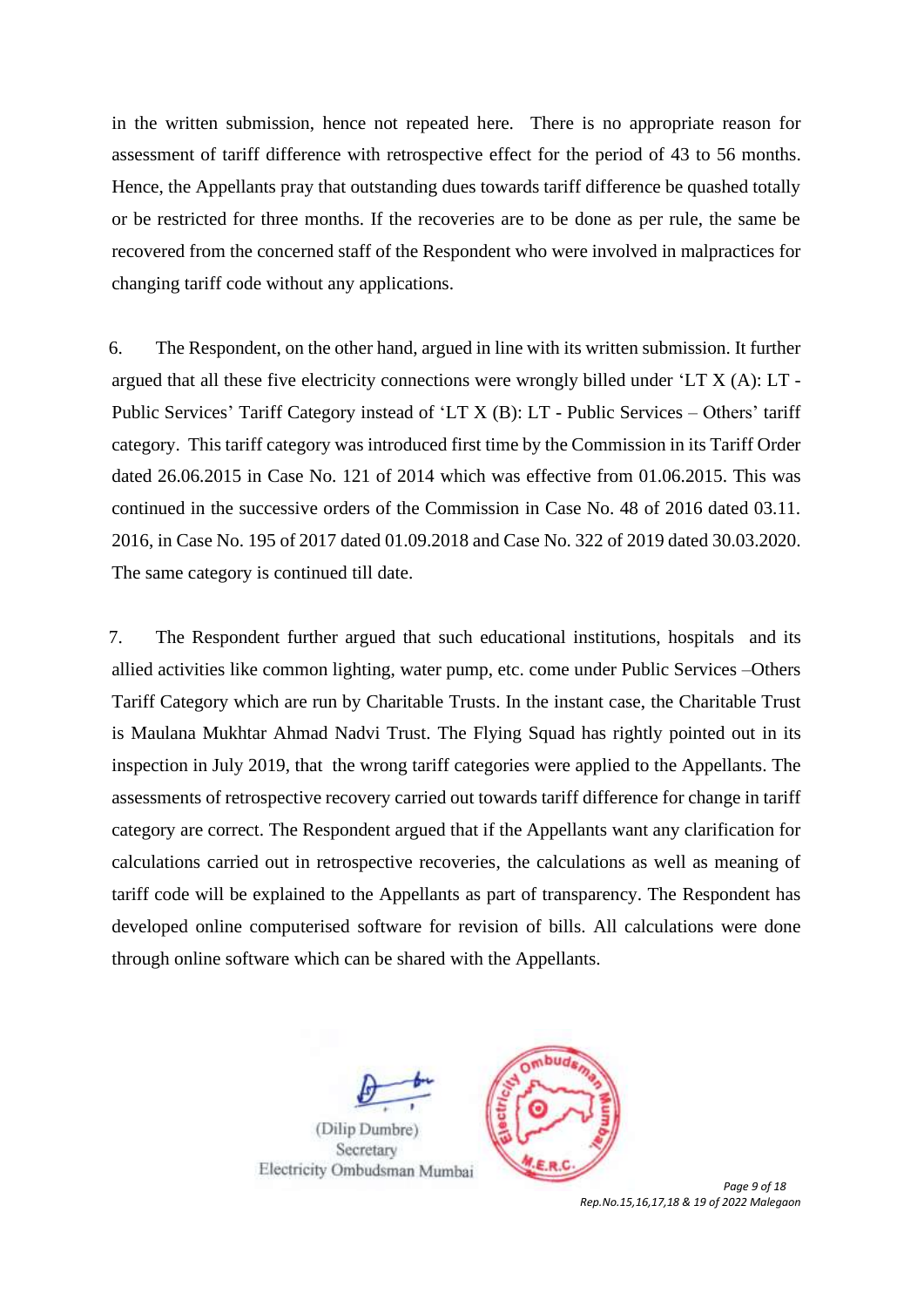8. As per direction of the Electricity Ombudsman, the Respondent submitted the Tariff Code used for billing, which is tabulated as below:

| <b>Tariff</b><br>code | <b>Description</b>            | <b>Remarks</b> | <b>Tariff</b><br>code | <b>Description</b>                       | <b>Remarks</b> |
|-----------------------|-------------------------------|----------------|-----------------------|------------------------------------------|----------------|
| 17                    | LT Public Service 0-20 KW     | LT X AI        | 52                    | LT Commercial < 20 KW                    | LT-II A        |
| 18                    | LT Public Service 20 to 50 KW | LT X AII       | 70                    | LT Commercial 20 to 50 KW                | $LT-HB$        |
| 19                    | LT Public Service >50 KW      | LT X AIII      | 71                    | LT Commercial >50 KW                     | LT-II C        |
|                       |                               |                |                       |                                          |                |
| 36                    | LT industrial above 27 HP     | LT-V B II      | 73                    | LT Public Services-Others 0 to 20 KW     | $LT-XB1$       |
| 37                    | LT industrial upto27 HP       | LT-V B I       | 88                    | LT Public Services-Others 20 KW to 50 KW | $LT-X$ B II    |
|                       |                               |                | 89                    | LT Public Services-Others > 50 KW        | $LT-X$ B II    |

#### **Analysis and Ruling**

9. Heard the parties and perused the documents on record. Representations No. 15 and 16 of 2022 are owned and managed by Al. Jamiatul Mohammadiya Al. Khairiya Trust and Representations No. 17, 18 and 19 of 2022 are owned and managed by Maulana Mukhtar Ahmad Nadvi Trust as submitted by the Appellant. The purpose of these Appellants are for Ayurvedic College, Hospital (Paralysis, dialysis etc.), School, Engineering College, and Common Water Pump & Lighting Load of Trust Complex in Representations No. 15,16,17,18 & 19 of 2022 respectively. The Appellants stated that the salaries of staff are paid as per the Government norms and regulations for which Government provides financial aid. Though Government aid is provided, the appointing authority of the staff is the Trust, and the overall control and management of these organisations is of the Trust.

10. The Appellants in Representations No. 15, 16, 18 & 19 of 2022 are the consumers of the Respondent prior to the year 2012 whereas the date of connection in Representation No. 17 of 2022 is 17.04.2017.

11. It is necessary to examine the creation of 'Public Services' tariff category.





 *Page 10 of 18 Rep.No.15,16,17,18 & 19 of 2022 Malegaon*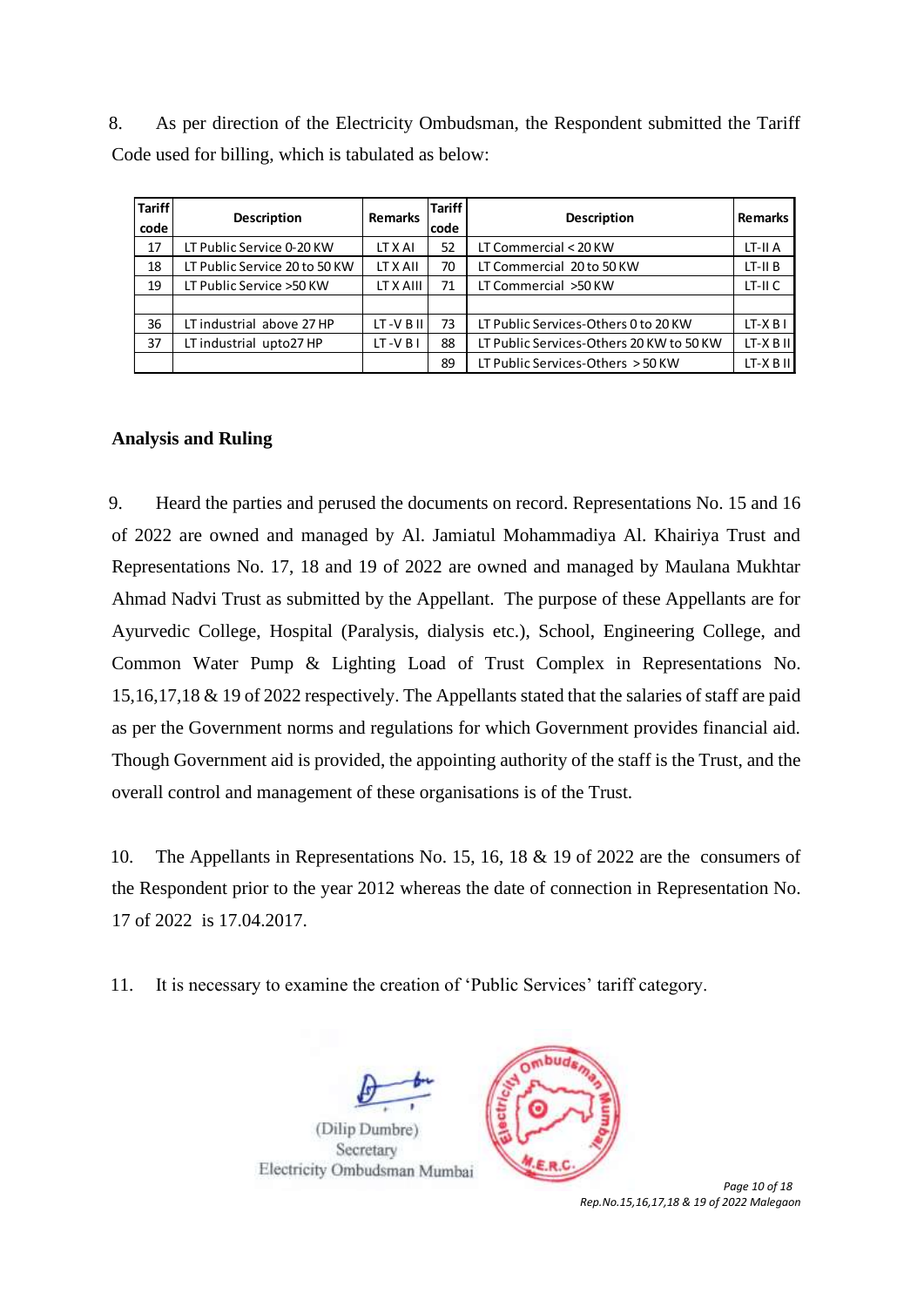I. The Commission, in its Tariff Order dated 16.08.2012 in Case No. 19 of 2012 which was effective from 01.08.2012 introduced a new Tariff category for 'Public Services'. The relevant portion of the said tariff order is as below:

#### *"LT X: LT-Public Services:*

#### *Applicability*

*This Tariff shall be applicable to education institutes, hospitals, dispensaries, primary health care centres, pathology laboratories, Police Stations, Post Offices, Defence establishments (army, navy and airforce), Public libraries and Reading rooms, Railway except traction (shops on the platforms/railway station/bus stands will be billed under Commercial category as per the respective slab), State transport establishments; Railway and State Transport Workshops, Fire Service Stations, Jails, Prisons, Courts, Airports (only activities related to aeronautical operations) Sports Club / Health Club / Gymnasium / Swimming Pool attached to the Educational Institution / Hospital provided said Sports Club / Health Club / Gymnasium / Swimming Pool is situated in the same premises and is exclusively meant for the students / patients of such Educational Institutions & Hospitals."*

- II. The Commission then further issued Tariff Order dated 26.06.2015 in Case No. 121 of 2014 effective from 01.06.2015 wherein for the first time, 'Public Services' category was divided into two subcategories. These are as below: -
	- (A) LT X (A): LT Public Services Government Educational Institutes and Hospitals

(B) LT X (B): LT - Public Services – Others.

The LT X (B): LT - Public Services – Others reads as follows: - *"Applicability* 





 *Page 11 of 18 Rep.No.15,16,17,18 & 19 of 2022 Malegaon*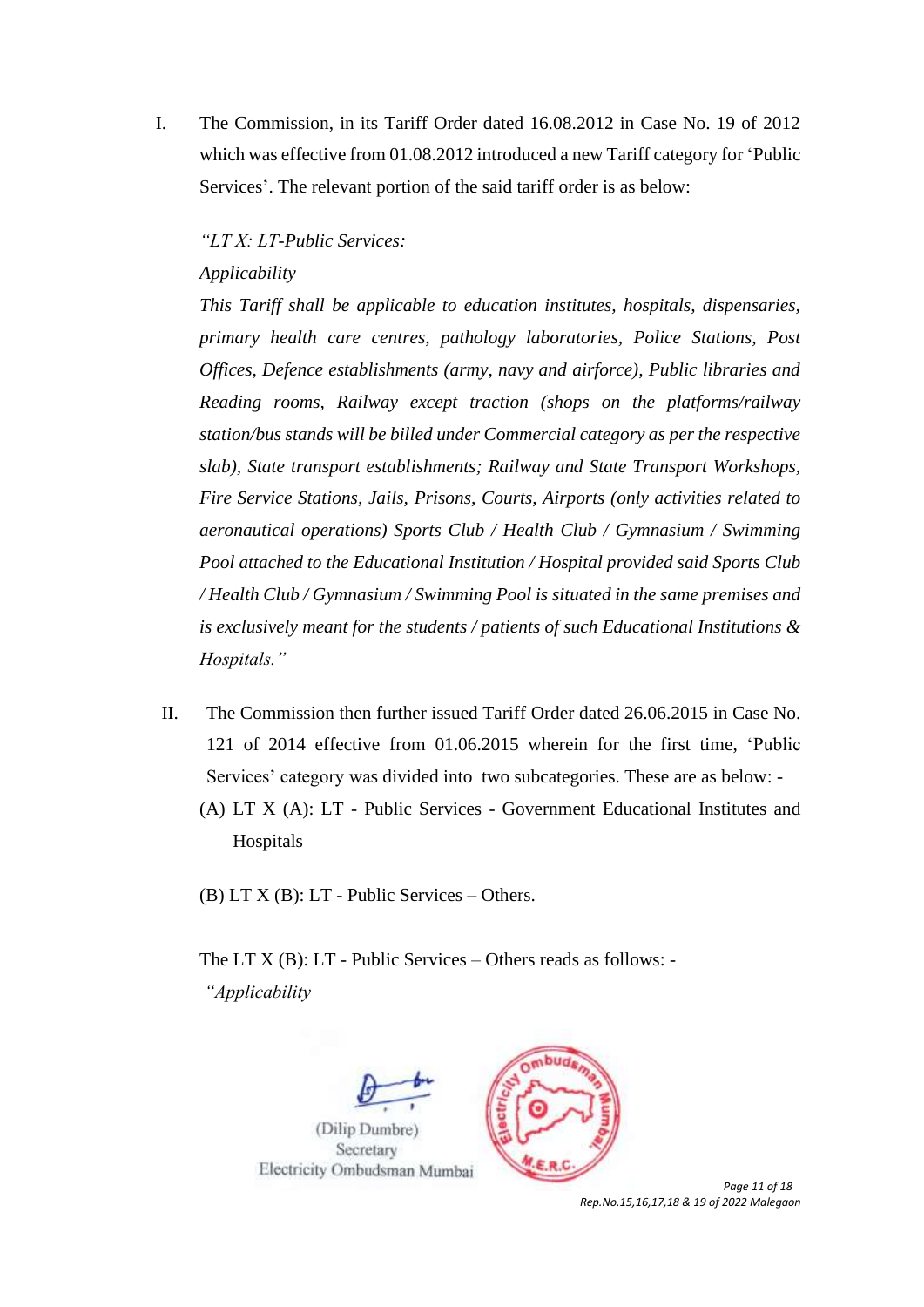*This Tariff shall be applicable to Educational Institutions such as Schools and Colleges, and Hospitals, Dispensaries, Primary Health Care Centres and Pathology Laboratories and Libraries and Public reading rooms other than those of State or Central Government, Municipal Bodies, Zilla Parishads, Panchayat Samities or Gram Panchayat; all offices of Government/Municipal Bodies, Local Authority, local self-Government, Zilla Parishad, and Gram Panchayat; Police Stations, Police Chowkies, Post Offices, Defence establishments (army, navy and air-force), Spiritual Organisations which are service oriented, Railway/Monorail/Metro except traction, State transport establishments,; and State Transport Workshops, Transport Workshops operated by Local Authority, Fire Service Stations, Jails, Prisons, Courts, Airports (only activity related to aeronautical operations), Ports, Sports Club / Health Club / Gymnasium / Swimming Pool attached to the Educational Institution / Hospital provided said Sports Club / Health Club / Gymnasium / Swimming Pool is situated in the same premises and is primarily meant for the students /faculty/ employees / patients of such Educational Institutions and Hospitals." …………………… (Emphasis added)*

- III. Subsequently, on the same basis, the Commission issued Tariff Orders in Case No. 48 of 2016 dated 03.11. 2016, in Case No. 195 of 2017 dated 01.09.2018.
- IV. The Commission, in its Tariff Order dated 30.03.2020 in Case No. 322 of 2019 which is effective from 01.04.2020 has categorised Public Services as below:

LT VII (A):LT-Government Educational Institutions and Hospitals LT VII (B):LT-Public Services - Others *"Applicability: This tariff category is applicable for electricity supply at Low/Medium Voltage for:* 





 *Page 12 of 18 Rep.No.15,16,17,18 & 19 of 2022 Malegaon*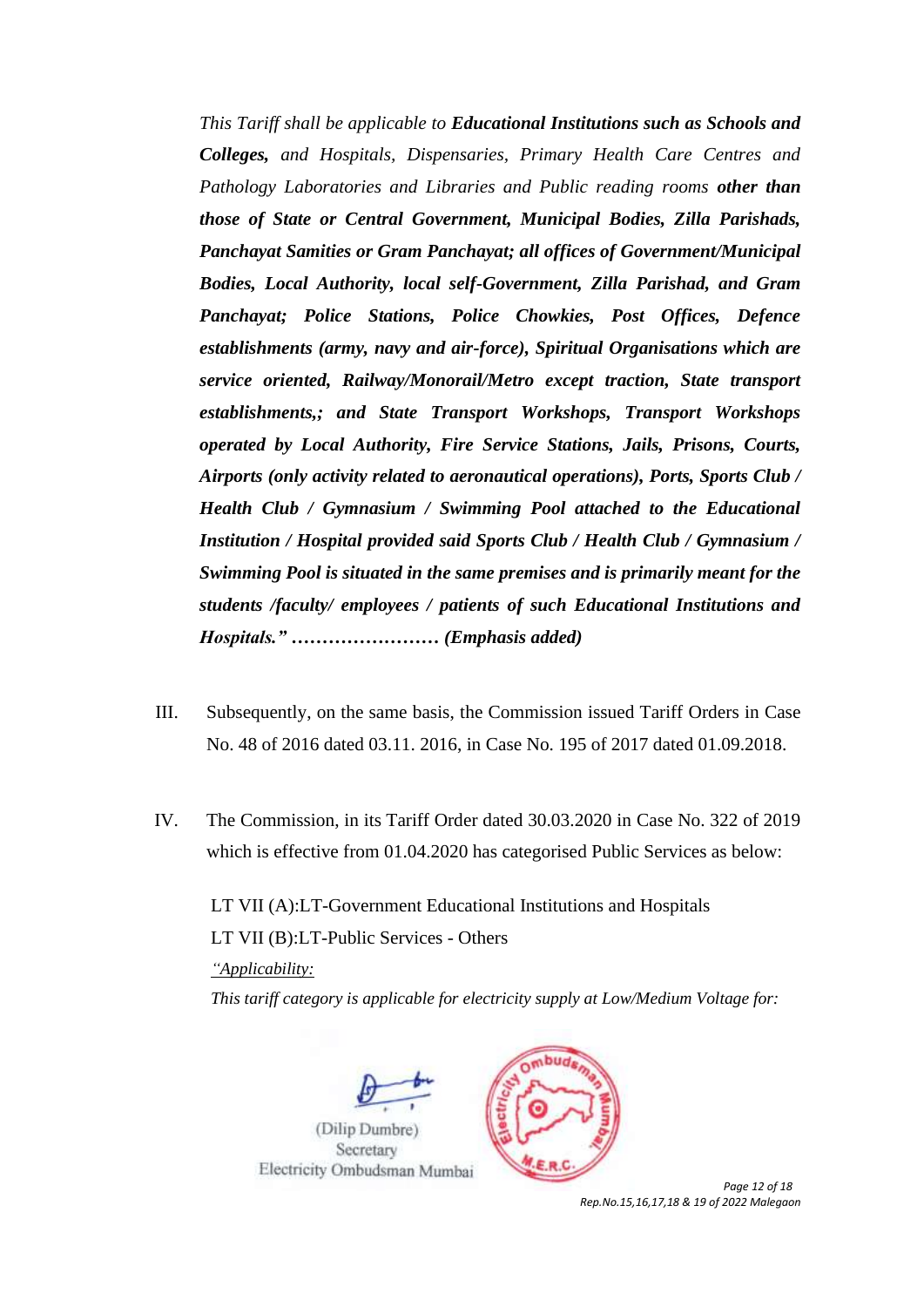- *a. Educational Institutions, such as Schools and Colleges; Health Care facilities, such as Hospitals, Dispensaries, Clinics, Primary Health Care Centres, Diagnostic Centres, Blood Banks, Laboratories; Libraries and public reading rooms - other than those of the State or Central Government or Local Self-Government bodies such as Municipalities, Zilla Parishads, Panchayat Samitis, Gram Panchayats, etc. (Emphasis added)*
- b. …………. …………………… ……………….."

In view of the above tariff orders of the Commission, the tariff category of all these five representations is categorised under the 'Public Services – Others' tariff category. In fact, the said tariff category is effective from 01.06.2015 as per the tariff order of the Commission in Case No. 121 of 2014 and further subsequent tariff orders which is in force till date. The Respondent failed to implement the tariff order in time and also irrelevantly billed the Appellants under industrial / commercial tariff category initially and up to the year 2015. This is a serious lacuna on the part of the Respondent.

12. The Flying Squad of the Respondent carried out inspection of the Appellants in July 2021. During inspection, it was observed that all these connections are for educational institutions / hospital in the common premises owned and managed by two Charitable Trusts. Hence, as per the Commission's Tariff Orders, the activities of the Appellants are covered under Public Services – Others tariff category.

13. The Respondent changed the tariff categories of the Appellants from LT VII (A): Public Services to LT VII (B): Public Services - Others. The assessment of tariff difference from LT VII (A) to LT VII (B) was carried out retrospectively and supplementary bills were issued to the Appellants for the period from Dec 2016 to Jun 2021(55 months) in Rep. No.15, 17, 18 of 2022, for Dec 2016 to July 2021 (56 months) in Rep. No. 16 of 2022, and April 2017 to Jun 2021(43 months) in Rep. No.17 of 2022 respectively. All these assessment periods varied from 43 to 56 months.





 *Page 13 of 18 Rep.No.15,16,17,18 & 19 of 2022 Malegaon*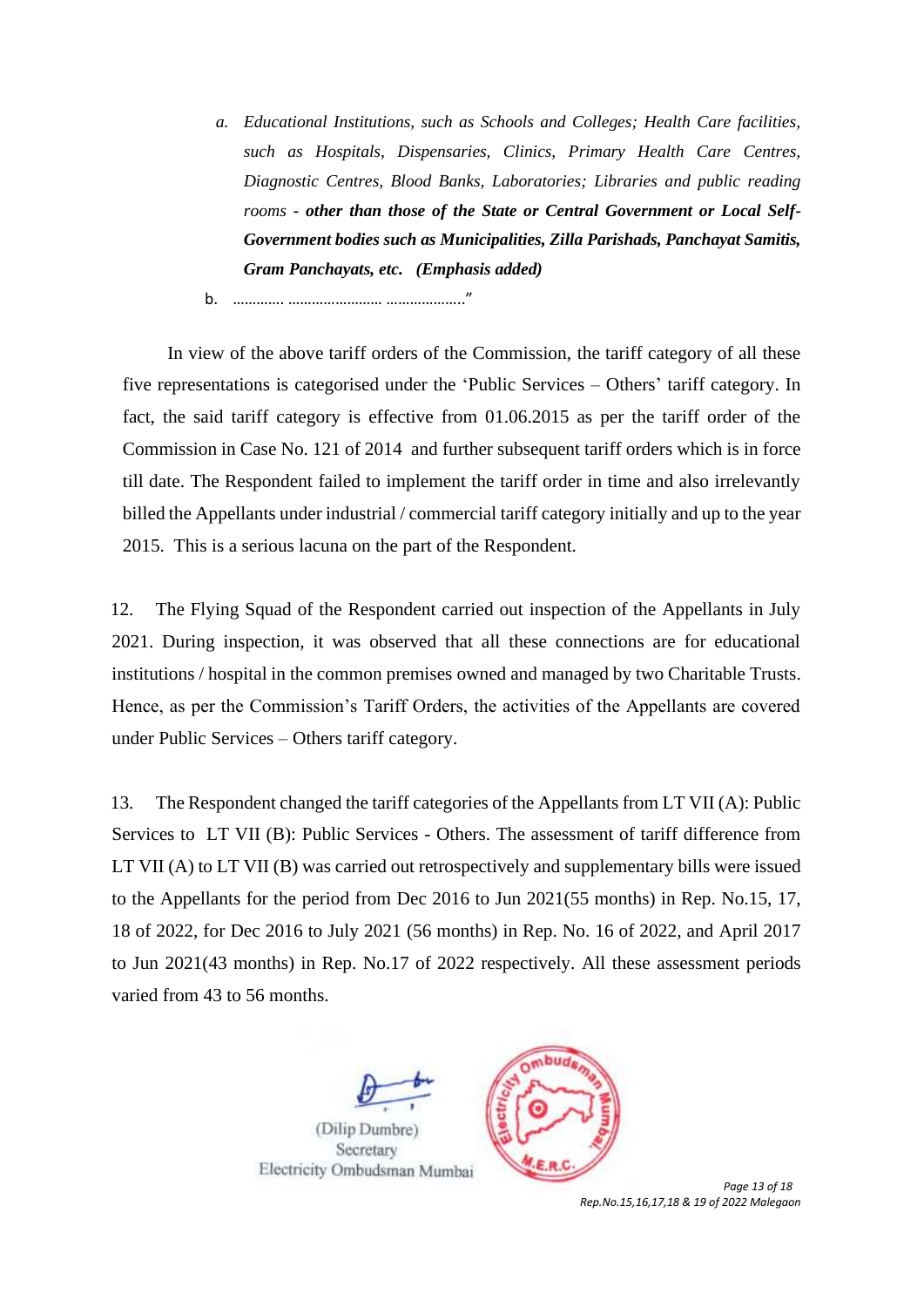14. It is necessary to examine whether these assessment periods fulfils the statutory requirement of the Section 56(2) of the Electricity Act, 2003 (the Act).

The Section 56 (2) of the Act is reproduced below:

*"(2) Notwithstanding anything contained in any other law for the time being in force, no sum due from any consumer, under this section shall be recoverable after the period of two years from the date when such sum became first due unless such sum has been shown continuously as recoverable as arrear of charges for electricity supplied and the licensee shall not cut off the supply of the electricity."*

This Section 56 (2) of the Act has been interpreted by the Larger Bench Judgment dated 12.03.2019 of the Bombay High Court in W.P. No. 10764 of 2011 with Other Writ Petitions. In accordance with this Judgment, the Distribution Licensee cannot demand charges for consumption of electricity for a period of more than two years preceding the date of the first demand of such charges.

The Larger Bench of Bombay High Court by its Judgment dated 12.03.2019 in Writ Petition No. 10764 of 2011 with other Writ Petitions has taken the following views for the Section 56 (2) of the Act which is reproduced as below: -

- *"76. In our opinion, in the latter Division Bench Judgment the issue was somewhat different. There the question arose as to what meaning has to be given to the expression "when such sum became first due" appearing in subsection (2) of Section 56.*
- *77. There, the Division Bench held and agreed with the Learned Single Judge of this Court that the sum became due and payable after a valid bill has been sent to the consumer. It does not become due otherwise. Once again and with great respect, the understanding of the Division Bench and the Learned Single Judge with whose Judgment the Division Bench concurred in Rototex Polyester (supra) is that the electricity supply is continued. The recording of the supply is on an apparatus or a machine known in other words as an electricity meter. After that*





 *Page 14 of 18 Rep.No.15,16,17,18 & 19 of 2022 Malegaon*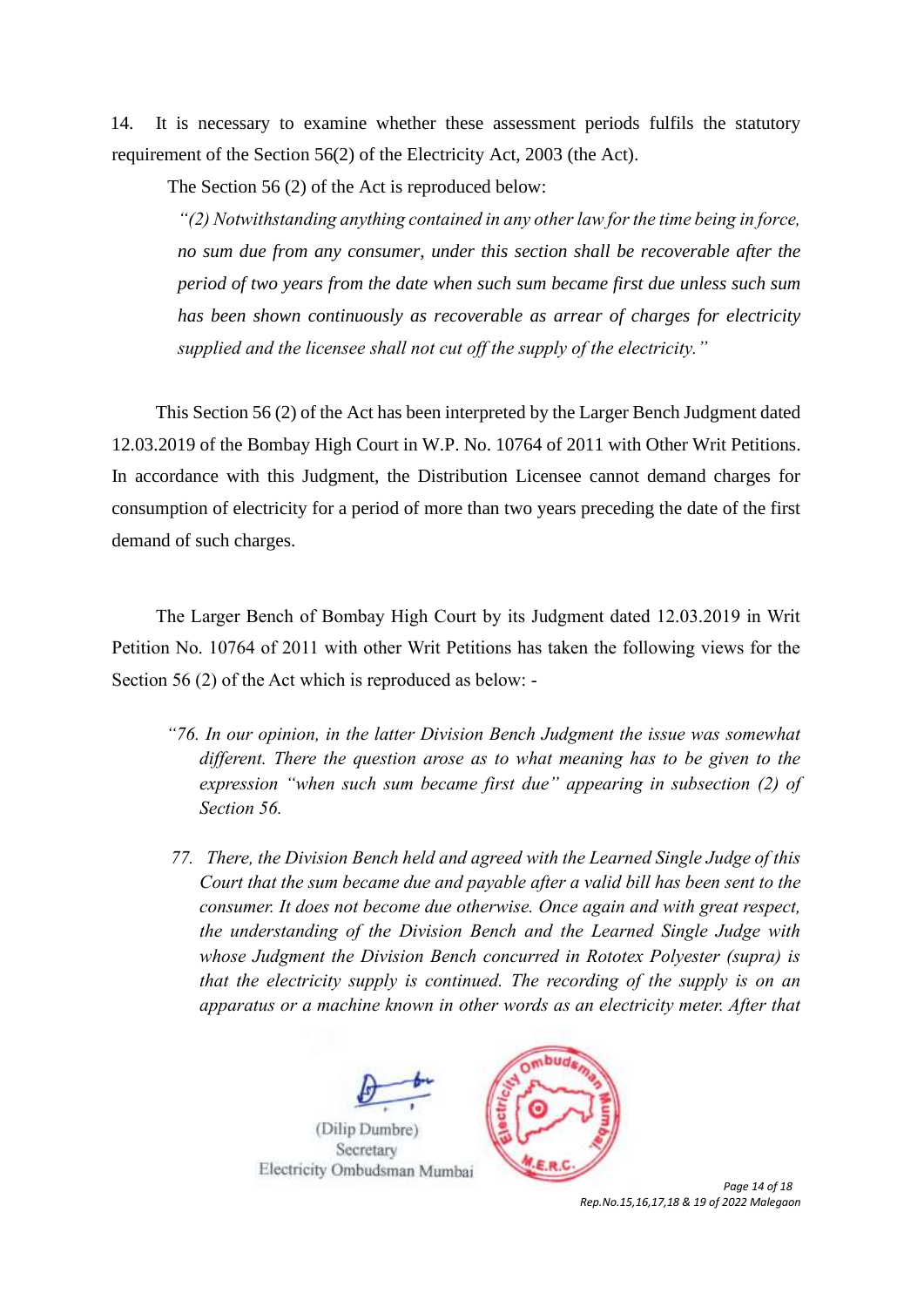*recording is noted that the electricity supply company/distribution company raises a bill. That bill seeks to recover the charges for the month to month supply based on the meter reading. For example, for the month of December, 2018, on the basis of the meter reading, a bill would be raised in the month of January, 2019. That bill would be served on the consumer giving him some time to pay the sum claimed as charges for electricity supplied for the month of December, 2018. Thus, when the bill is raised and it is served, it is from the date of the service that the period for payment stipulated in the bill would commence. Thus, within the outer limit the amount under the bill has to be paid else this amount can be carried forward in the bill for the subsequent month as arrears and included in the sum due or recoverable under the bill for the subsequent month. Naturally, the bill would also include the amount for that particular month and payable towards the charges for the electricity supplied or continued to be supplied in that month. It is when the bill is received that the amount becomes first due. We do not see how, therefore, there was any conflict for Awadesh Pandey's case (supra) was a simple case of threat of disconnection of electricity supply for default in payment of the electricity charges. That was a notice of disconnection under which the payment of arrears was raised. It was that notice of disconnection setting out the demand which was under challenge in Awadesh Pandey's case. That demand was raised on the basis of the order of the Electricity Ombudsman. Once the Division Bench found that the challenge to the Electricity Ombudsman's order is not raised, by taking into account the subsequent relief granted by it to Awadesh Pandey, there was no other course left before the Division Bench but to dismiss Awadesh Pandey's writ petition. The reason for that was obvious because the demand was reworked on the basis of the order of the Electricity Ombudsman. That partially allowed the appeal of Awadesh Pandey. Once the facts in Awadesh Pandey's case were clear and there the demand was within the period of two years, that the writ petition came to be dismissed. In fact, when such amount became first due, was never the controversy. In Awadesh Pandey's case, on facts, it was found that after re-working of the demand and curtailing it to the period of two years preceding the supplementary bill raised in 2006, that the bar carved out by subsection (2) of Section 56 was held to be inapplicable. Hence there, with greatest respect, there is no conflict found between the two Division Bench Judgments.*

*78. Assuming that it was and as noted by the Learned Single Judge in the referring order, still, as we have clarified above, eventually this is an issue which has to be determined on the facts and circumstances of each case. The legal provision is* 





 *Page 15 of 18 Rep.No.15,16,17,18 & 19 of 2022 Malegaon*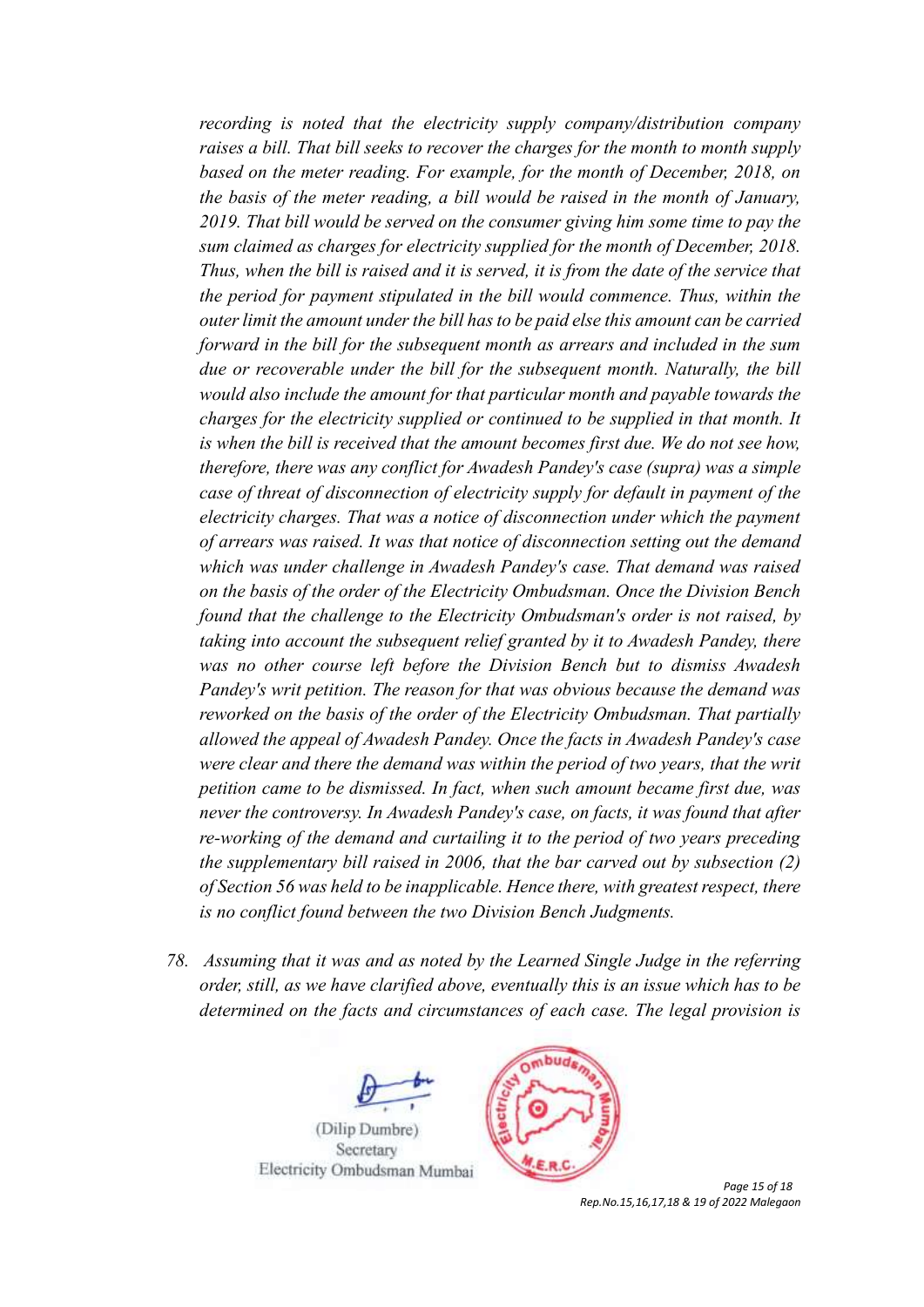*clear and its applicability would depend upon the facts and circumstances of a given case. With respect, therefore, there was no need for a reference. The para 7 of the Division Bench's order in Awadesh Pandey's case and paras 14 and 17 of the latter Judgment in Rototex Polyester's case should not be read in isolation. Both the Judgments would have to be read as a whole. Ultimately, Judgments are not be read like statutes. The Judgments only interpret statutes, for statutes are already in place. Judges do not make law but interpret the law as it stands and enacted by the Parliament. Hence, if the Judgments of the two Division Benches are read in their entirety as a whole and in the backdrop of the factual position, then, there is no difficulty in the sense that the legal provision would be applied and the action justified or struck down only with reference to the facts unfolded before the Court of law. In the circumstances, what we have clarified in the foregoing paragraphs would apply and assuming that from the Judgment in Rototex Polyester's case an inference is possible that a supplementary bill can be raised after any number of years, without specifying the period of arrears and the details of the amount claimed and no bar or period of limitation can be read, though provided by subsection (2) of Section 56, our view as unfolded in the foregoing paragraphs would be the applicable interpretation of the legal provision in question. Unless and until the preconditions set out in subsection (2) of Section 56 are satisfied, there is no question of the electricity supply being cutoff. Further, the recovery proceedings may be initiated seeking to recover amounts beyond a period of two years, but the section itself imposing a condition that the amount sought to be recovered as arrears must, in fact, be reflected and shown in the bill continuously as recoverable as arrears, the claim cannot succeed. Even if supplementary bills are raised to correct the amounts by applying accurate multiplying factor, still no recovery beyond two years is permissible unless that sum has been shown continuously as recoverable as arrears of charges for the electricity supplied from the date when such sum became first due and payable.*

*As a result of the above discussion, the issues referred for our opinion are answered as under:*

*(A) The issue No. (i) Is answered in the negative. The Distribution Licensee cannot demand charges for consumption of electricity for a period of more than two years preceding the date of the first demand of such charges.* 

 *(Emphasis added)* 





 *Page 16 of 18 Rep.No.15,16,17,18 & 19 of 2022 Malegaon*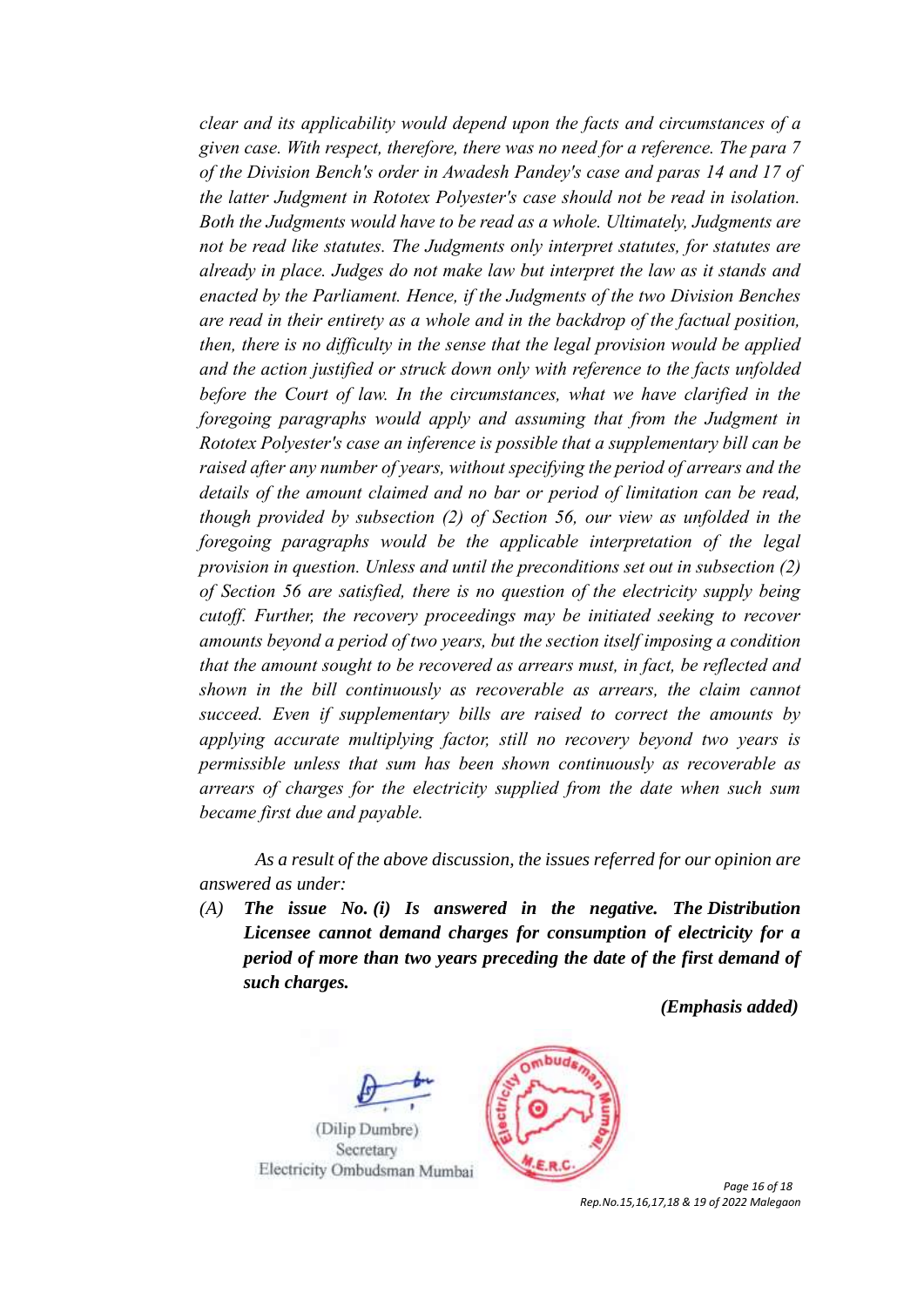- *(B) As regards issue No. (ii), in the light of the answer to issue No. (i) above, this issue will also have to be answered accordingly. In other words, the Distribution Licensee will have to raise a demand by issuing a bill and the bill may include the amount for the period preceding more than two years provided the condition set out in subsection (2) of Section 56 is satisfied. In the sense, the amount is carried and shown as arrears in terms of that provision.*
- *(C) The issue No.(iii) is answered in terms of our discussion in paras 77 & 78 of this Judgment."*

The Hon'ble Supreme Court of India in its Judgment dated 18.02.2020 in Civil Appeal No.1672 of 2020 in case of Assistant Engineer, Ajmer Vidyut Vitran Nigam Limited & Anr. V/s. Rahamatullah Khan alias Rahamjulla has held that:

> *"9. Applying the aforesaid ratio to the facts of the present case, the licensee company raised an additional demand on 18.03.2014 for the period July, 2009 to September, 2011.*

*The licensee company discovered the mistake of billing under the wrong Tariff Code on 18.03.2014. The limitation period of two years under Section 56(2) had by then already expired.* 

*Section 56(2) did not preclude the licensee company from raising an additional or supplementary demand after the expiry of the limitation period under Section 56(2) in the case of a mistake or bona fide error. It did not however, empower the licensee company to take recourse to the coercive measure of disconnection of electricity supply, for recovery of the additional demand.* 

 *(Emphasis added)*

*………………………………..……………………………………. ……………"*

In view of the above discussions, the Judgments of the Supreme Court and Larger Bench of Bombay High Court, the Respondent can recover tariff difference only for 24





 *Page 17 of 18 Rep.No.15,16,17,18 & 19 of 2022 Malegaon*